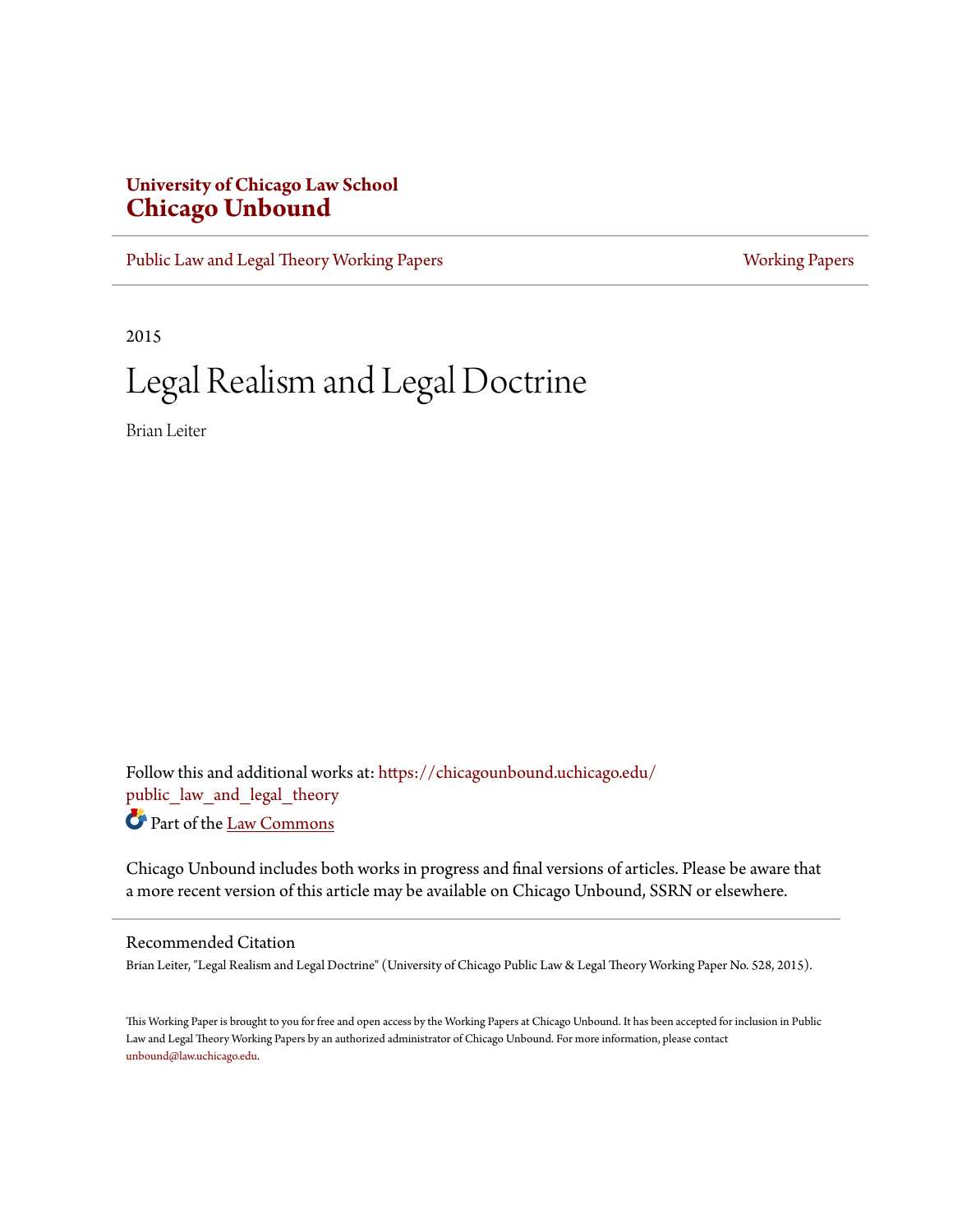# CHICAGO

**PUBLIC LAW AND LEGAL THEORY WORKING PAPER NO. 528**



## LEGAL REALISM AND LEGAL DOCTRINE

*Brian Leiter*

## **THE LAW SCHOOL THE UNIVERSITY OF CHICAGO**

April 2015

This paper can be downloaded without charge at the Public Law and Legal Theory Working Paper Series: http://www.law.uchicago.edu/academics/publiclaw/index.html and The Social Science Research Network Electronic Paper Collection.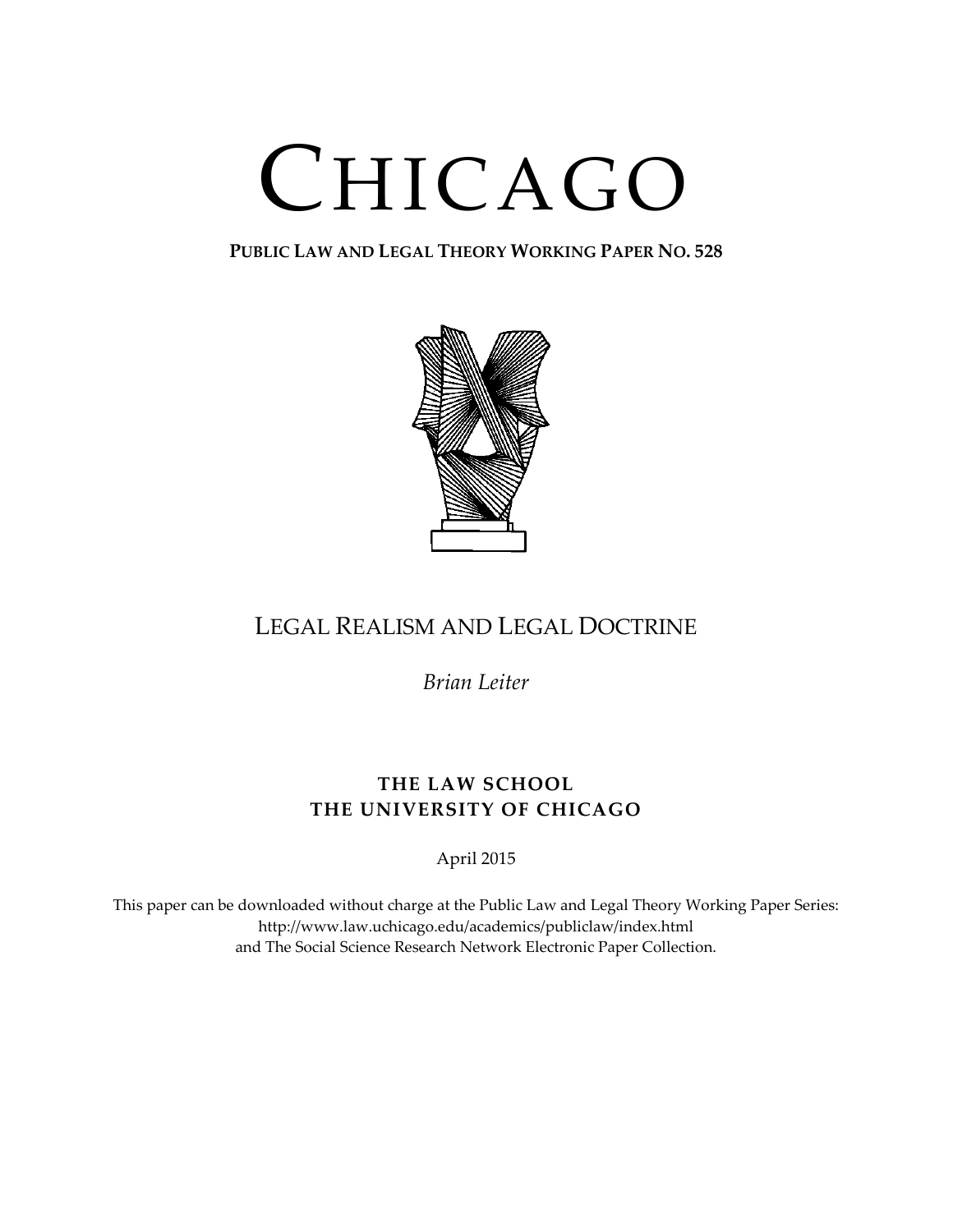## Forthcoming in *University of Pennsylvania Law Review* (2015)

## LEGAL REALISM AND LEGAL DOCTRINE

Brian Leiter January 27, 2015

The American Legal Realists<sup>1</sup> did not reject doctrine, because they did not reject the idea that judges decide cases in accordance with normative standards of some kind: "doctrine" after all is just a normative standard about what should be done, but one formulated and made explicit by a statute or a court or a treatise. A judge who decides cases based on the norm "this breach of contract is efficient" still decides based on a normative standard, even if it is not one that the law necessarily endorses. But the non-legal normative standards of yesterday can become the legally binding norms of tomorrow. What the Legal Realists taught us is that too often the doctrine that courts invoke is not really the normative standard upon which they *really* rely. And it was central to Legal Realism to reform the law to make the actual doctrine cited by courts and treatise writers correspond to the *actual* normative standards upon which judges rely. Doctrine remains so important today, as many of the contributions to this symposium show, precisely because the realist law reform movement was successful in so many arenas.

All these points were driven home to me almost twenty years ago when I was teaching at the University of Texas and had the opportunity to talk at some length with my colleague, the late great Charles Alan Wright, then the President of the American Law Institute (ALI) and the

<sup>&</sup>lt;sup>\*</sup> Karl N. Llewellyn Professor of Jurisprudence and Director of the Center for Law, Philosophy, & Human Values, University of Chicago. I am grateful to Ed Rock and Shyam Balganesh for their interest in my work on legal realism, for the idea for this excellent symposium, and for inviting me to participate. Finally, thanks once again to Phil Smoke, University of Chicago Law School Class of 2015, for excellent research assistance.

<sup>&</sup>lt;sup>1</sup> I shall refer hereafter simply to "Legal Realists." On the profound differences between the Americans and the Scandinavian Legal Realists, see Brian Leiter, *Legal Realisms, Old and New*, 47 VAL. U. L. REV. 67 (2013).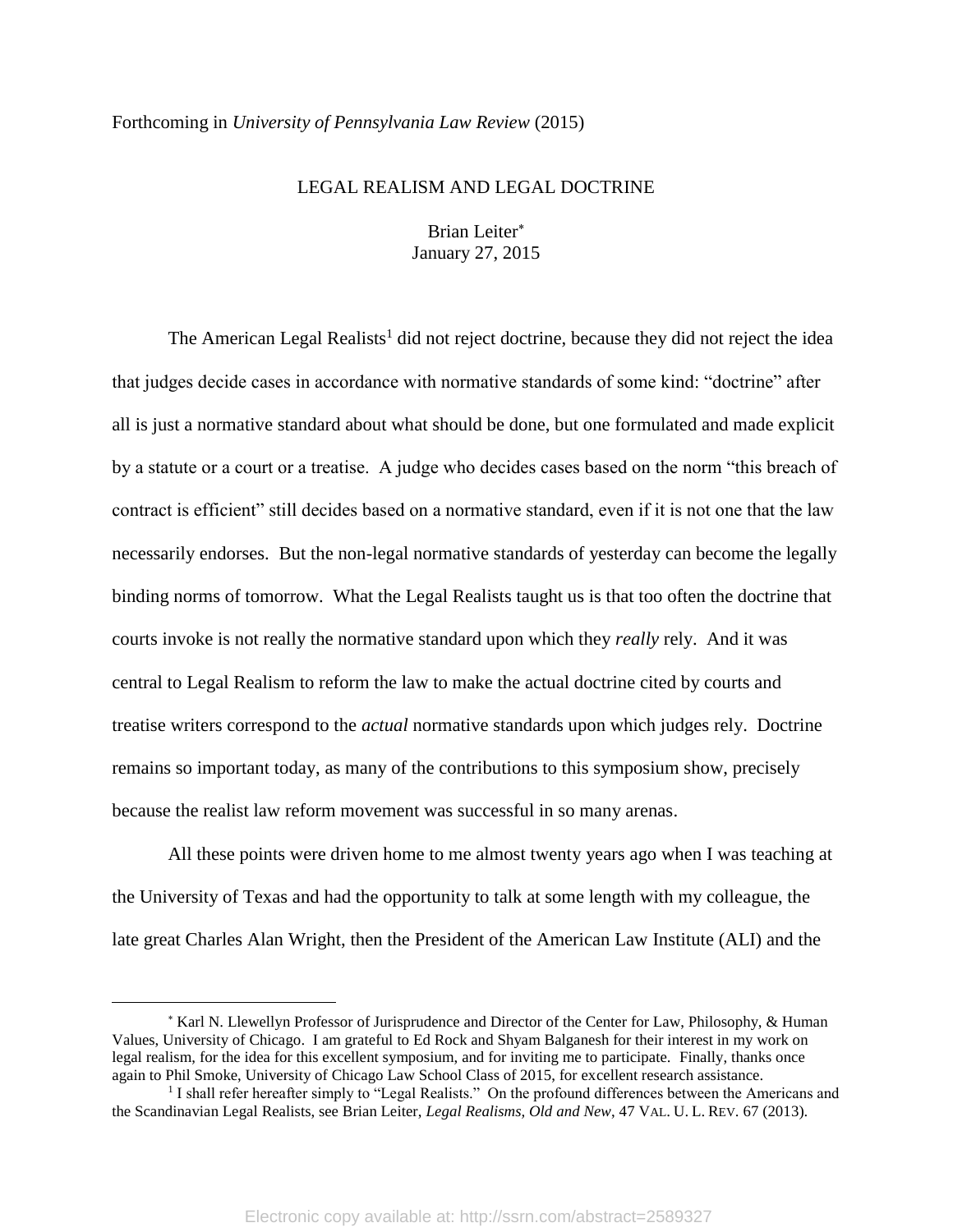senior author of perhaps the most important and influential treatise in American law of the past half-century, *Federal Practice and Procedure*.<sup>2</sup> Wright seemed a quintessential "doctrinalist," perhaps the greatest and most influential of his generation, and yet he was also an unabashed Legal Realist. Understanding that apparently puzzling combination of attributes is essential to understanding the real essence of American Legal Realism.

Wright's self-description as a Legal Realist must, of course, seem strange to anyone who recalls how the Legal Realists of the 1920s greeted the newly created American Law Institute and its proposed restatements of the law. The great torts scholar and reformer Leon Green declared in 1928 that "[t]he undertaking to restate the rules and principles developed by the English and American courts finds in the field of torts a most hopeless task."<sup>3</sup> Charles Clark, for whom Wright later clerked on the U.S. Court of Appeals for the Second Circuit, denounced the *Restatement of the Law of Contracts* as having "the rigidity of a code . . . without the opportunity for reform and advance which a code affords."<sup>4</sup> And no student of Legal Realism or the American Law Institute can forget Yale psychologist Edward Robinson's impassioned denunciation in the pages of the *Yale Law Journal* in 1934:

> And so the American Law Institute has thought that it can help simple-minded lawyers by giving an artificial and arbitrary picture of the principles in terms of which human disputes are supposed to be settled. . . .

. . . .

<sup>2</sup> CHARLES ALAN WRIGHT ET AL., FEDERAL PRACTICE AND PROCEDURE (1969–2014).

<sup>3</sup> Leon Green, *The Duty Problem in Negligence Cases*, 28 COLUM. L. REV. 1014, 1014 (1928).

<sup>4</sup> Charles E. Clark, *The Restatement of the Law of Contracts*, 42 YALE L.J. 643, 650 (1933).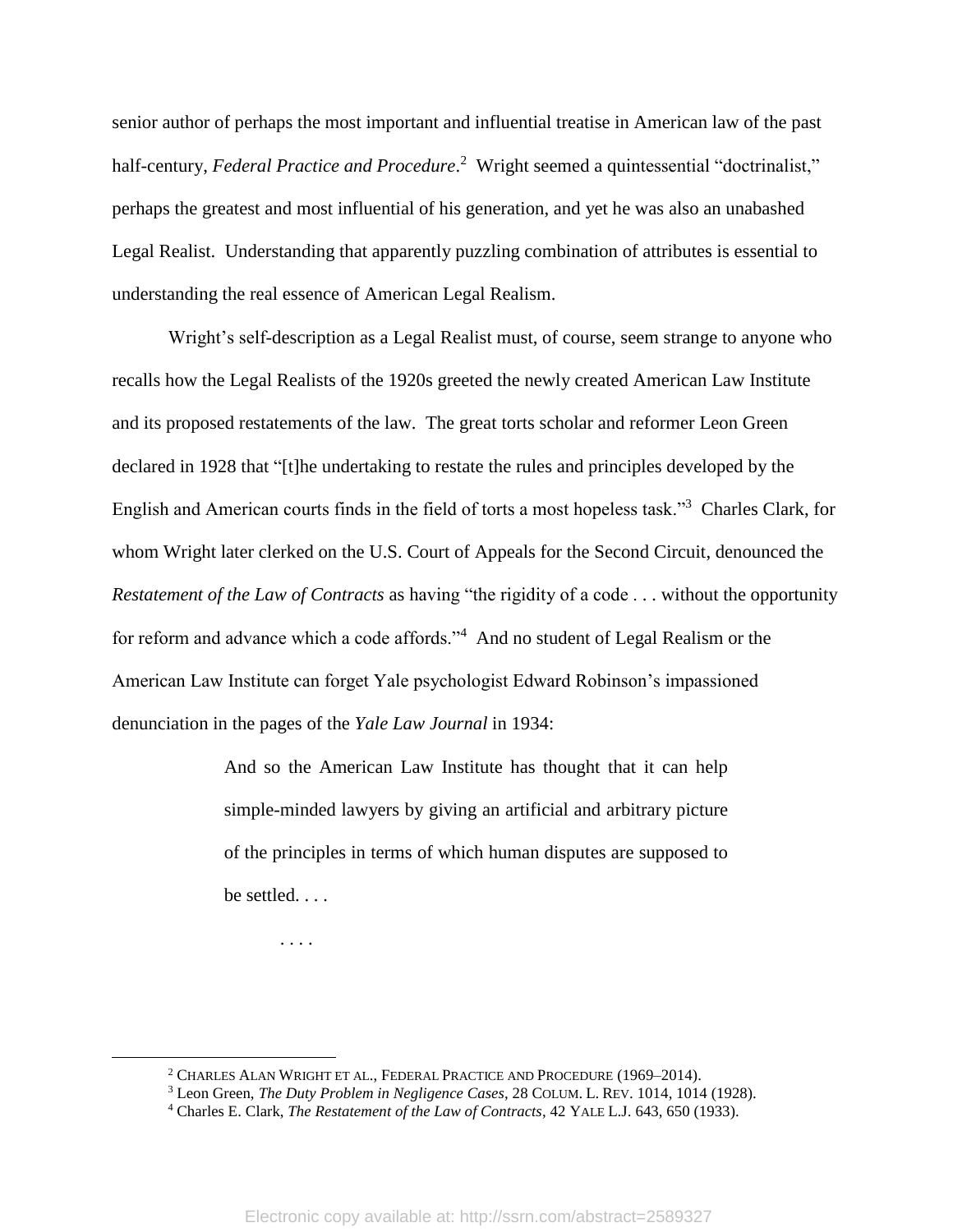[But s]uch bodies of logically consistent doctrines as those formulated by the experts of the American Law Institute are obviously not to be considered as efforts to understand the legal institution as it is. When one considers these "restatements" of the common law and how they are being formulated, one remembers how the expert theologians got together in the Council of Nicaea and decided by a vote the nature of the Trinity. There is a difference between the two occasions. The church fathers had far more power than does the Law Institute to enforce belief in their conclusion.<sup>5</sup>

Notwithstanding the vituperative rhetoric of many early Legal Realists,<sup>6</sup> it is not inexplicable why Wright, the first law professor to lead the ALI, a professed Realist and a protégé of Judge Clark, would assume its mantle.

The beginnings of an answer are to be found in one of the seminal documents of Legal Realism, Herman Oliphant's 1927 address as President of the Association of American Law Schools, tellingly titled "A Return to *Stare Decisis*."<sup>7</sup> The title is notable precisely because a "return" to the binding force of precedents would be a return to a regime in which the holdings of earlier courts—their articulations of doctrine—actually did bind the decisions of later courts on relevantly similar facts—which was precisely Oliphant's aspiration. Oliphant was worried that the legal doctrines actually promulgated by courts and scholars had become too general and abstract, ignoring the particular factual contexts (or "situation-types" as Realists called them) in

<sup>5</sup> Edward S. Robinson, *Law—An Unscientific Science*, 44 YALE L.J. 235, 260–61 (1934).

<sup>6</sup> Not all were quite so negative; Walter Wheeler Cook, for example, welcomed "the movement inaugurated by the formation of the Institute [as] deserv[ing] the cordial support of the legal profession and of the country at large." Walter Wheeler Cook, *The American Law Institute*, THE NEW REPUBLIC, Mar. 21, 1923, at 89.

<sup>7</sup> Herman Oliphant, *A Return to Stare Decisis*, 14 A.B.A. J. 71 (1928).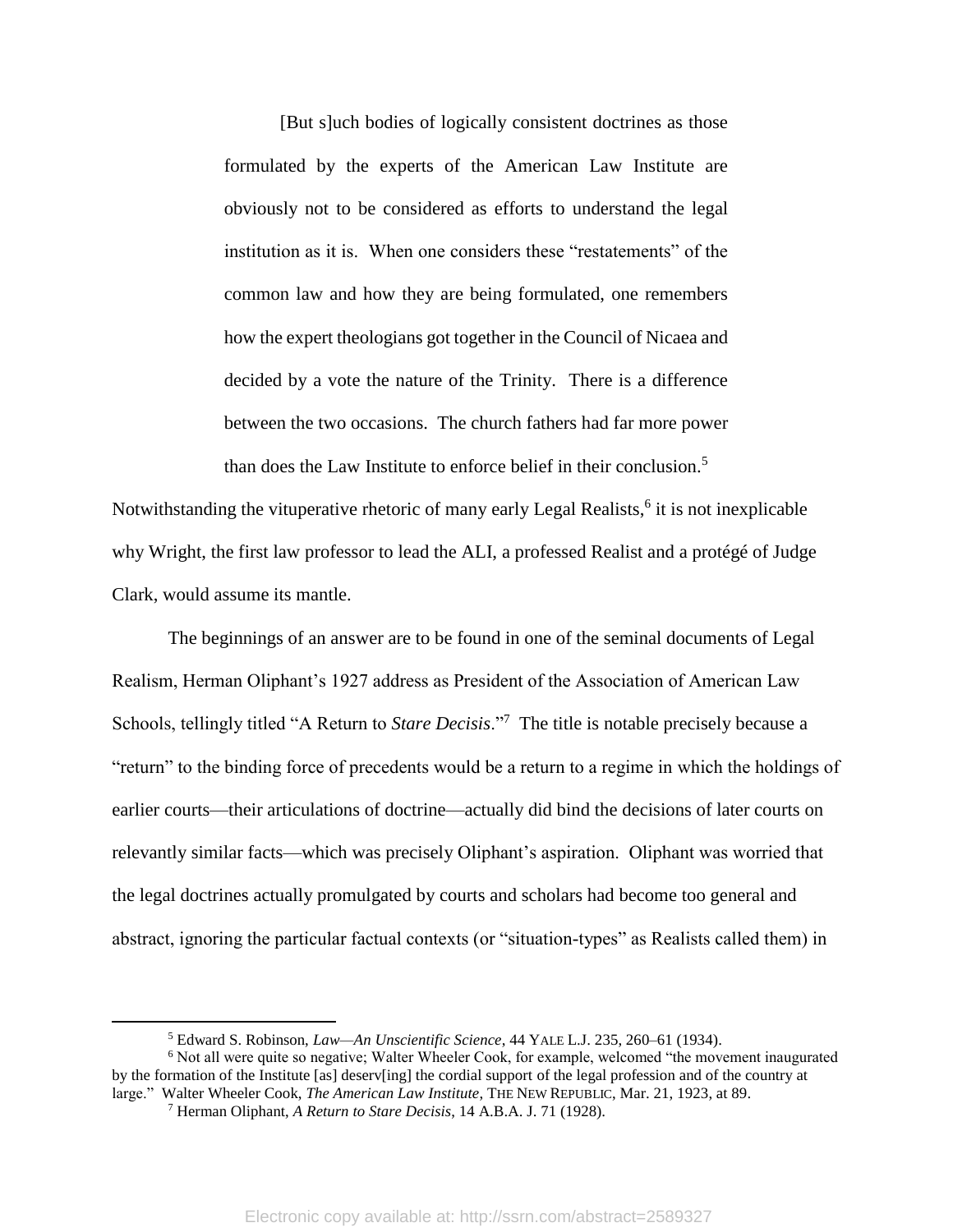which the original disputes arose. The result was that these doctrines no longer had any value for judges in later cases, who simply "respond to the stimulus of the facts in the concrete cases before them rather than to the stimulus of over-general and outworn abstractions in [prior] opinions and treatises."<sup>8</sup> Oliphant argued that a meaningful doctrine of *stare decisis* could be restored by making legal doctrines more fact-specific, by tailoring them to the particular factual scenarios which brought forth judicial hunches about fairness and justice. So, for example, instead of pretending that there is a single, general rule about the enforceability of contractual promises not to compete, Oliphant suggested that we attend to how the courts are really deciding cases about the validity of such promises: namely, enforcing those promises, when made by the seller of a business to the buyer; but not enforcing those promises, when made by an employee to his employer.<sup>9</sup> In the former scenario, Oliphant claimed, the courts were simply doing the economically sensible thing (no one would buy a business, after all, if the seller could simply open up shop next door and compete); while in the latter scenario, courts were taking account of the prevailing informal norms governing labor relations at the time, which disfavored such promises as unjust in light of the unequal economic position of employer and employee.

Now we can see both what the critics of the ALI were worried about, and why Wright could, like Oliphant, consider himself a thorough-going Realist. The Realist critics of the ALI feared that the Restatements would simply codify "over-general and outworn abstractions" that courts might recite but which shed no light on what they were doing. By contrast, Wright conceived of the Restatements in precisely the spirit in which Oliphant called for a return to *stare decisis*: namely, as a way of restating legal doctrines in ways that were more fact-specific, and thus more descriptive of the relevant grounds of decision. (In this regard, it is surely worth

8 *Id.* at 75.

<sup>9</sup> *Id.* at 159.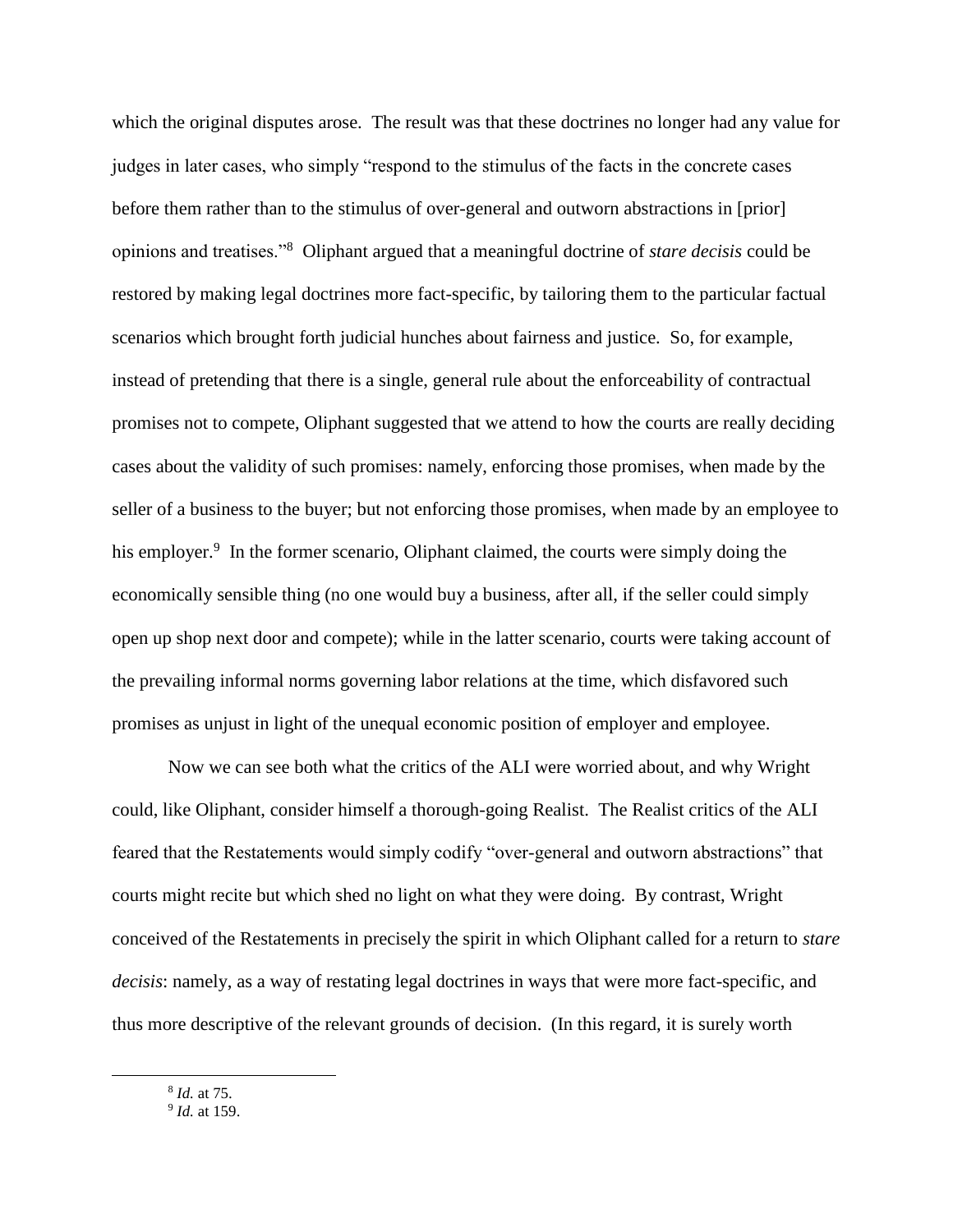noting that the *Restatement (Second) of Contracts* in fact incorporates something very close to Oliphant's distinction between different kinds of promises not to compete!<sup>10</sup>)

At times, the Legal Realists got carried away with this approach. Consider Leon Green's remarkable 1931 textbook on torts,<sup>11</sup> which was organized *not* by the traditional *doctrinal* categories (for example, negligence, intentional torts, strict liability), but rather by the factual scenarios or situation-types in which harms occur: "surgical operations," "keeping of animals," "traffic and transportation," and so forth. The premise of such an approach was that there was not a law of torts *per se*, but many laws of torts specific to different situations in which injuries occur. By characterizing the rules in ways specific to these recurring factual scenarios, the rules would better capture the fact-specific intuitions about fairness and justice that actually motivated the courts. Those who took over the Green casebook later relaxed this organization in favor of more tradtional doctrinal section headings,  $12$  indicating that it had probably gone too far in the direction of making governing doctrines fact-specific. So, too, the restatements have not gone to the extremes of Green's first edition of the torts casebook, but they have, in their way, maintained an allegiance to the Realist heritage exemplified by Oliphant and Wright.

To be sure, Realism has, over time, come to be associated with many other doctrines which are far-removed from Oliphant's, Green's and Wright's Realism—a Realism, it is worth emphasizing, that was the dominant strand among writers associated with that movement, from Karl Llewellyn to Underhill Moore.<sup>13</sup> Those who think of Realism as standing for what we might call the "gastrointestinal theory of judicial decision"—what the judge ate for breakfast

<span id="page-6-0"></span><sup>&</sup>lt;sup>10</sup> RESTATEMENT (SECOND) OF CONTRACTS (1981).

<sup>&</sup>lt;sup>11</sup> LEON GREEN, THE JUDICIAL PROCESS IN TORT CASES (1st ed. 1931).

<sup>&</sup>lt;sup>12</sup> "1977": LEON GREEN ET AL., CASES ON THE LAW OF TORTS (2nd ed. 1977).

<sup>13</sup> *See* Brian Leiter, *Rethinking Legal Realism: Toward A Naturalized Jurisprudence*, 76 TEX. L. REV. 267 (1997), *reprinted in* BRIAN LEITER, NATURALIZING JURISPRUDENCE: ESSAYS ON AMERICAN LEGAL REALISM AND NATURALISM IN LEGAL PHILOSOPHY 15 (2007).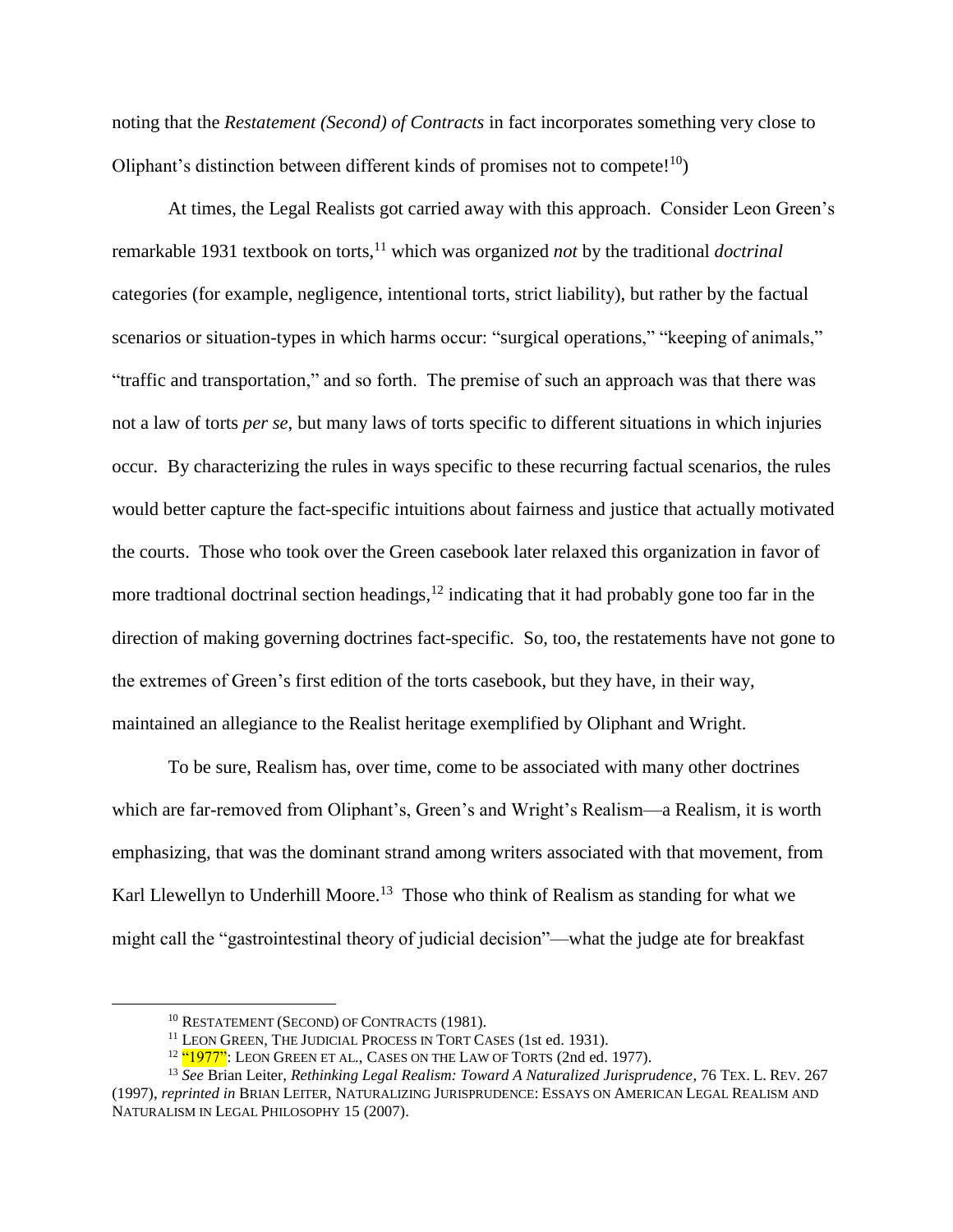explains the decision—would, indeed, find it puzzling to find a Realist taking doctrine seriously, let alone serving at the helm of the American Law Institute. But no Realist ever advocated the gastrointestinal theory, and only one, Jerome Frank, ever came close to elevating the all-toohuman psychological idiosyncrasies of individual judges to the status of the pivotal factor in legal decision-making. But Frank's view was properly rebutted by Felix Cohen's apt observation in the *Columbia Law Review* in 1935. "Judges are human," wrote Cohen, "but they are a peculiar breed of humans, selected to a type and held to service under a potent system of government controls. . . . A truly realistic theory of judicial decisions must conceive every decision as something more than an expression of individual personality, as . . . even more importantly . . . a product of social determinants."<sup>14</sup>

Although most Realists rejected Jerome Frank's extremism for reasons similar to Felix Cohen's, they never produced a systematic theory of the "social determinants" of judicial decisions, settling instead for observations, like Max Radin's, that "the standard transactions with their regulatory incidents are families ones to [the judge] because of his experience as a citizen and a lawyer," where it is this background and experience that explains the predictable way in which judges respond to differing situation-types.<sup>15</sup> In recent decades, Professor Douglas Laycock has made a similar point, in his seminal, Realist-style debunking of the irreparable injury rule. The irreparable injury rule states courts will not enjoin misconduct when money damages will suffice to compensate the victim. According to Professor Laycock:

> Courts do prevent harm when they can. Judicial opinions recite the rule constantly, but they do not apply it. . . .

<sup>14</sup> Felix S. Cohen, *Transcendental Nonsense and the Functional Approach*, 35 COLUM. L. REV. 809, 843 (1935). <sup>15</sup> Max Radin, *The Theory of Judicial Decision: Or How Judges Think*, 11 A.B.A. J. 357, 358 (1925).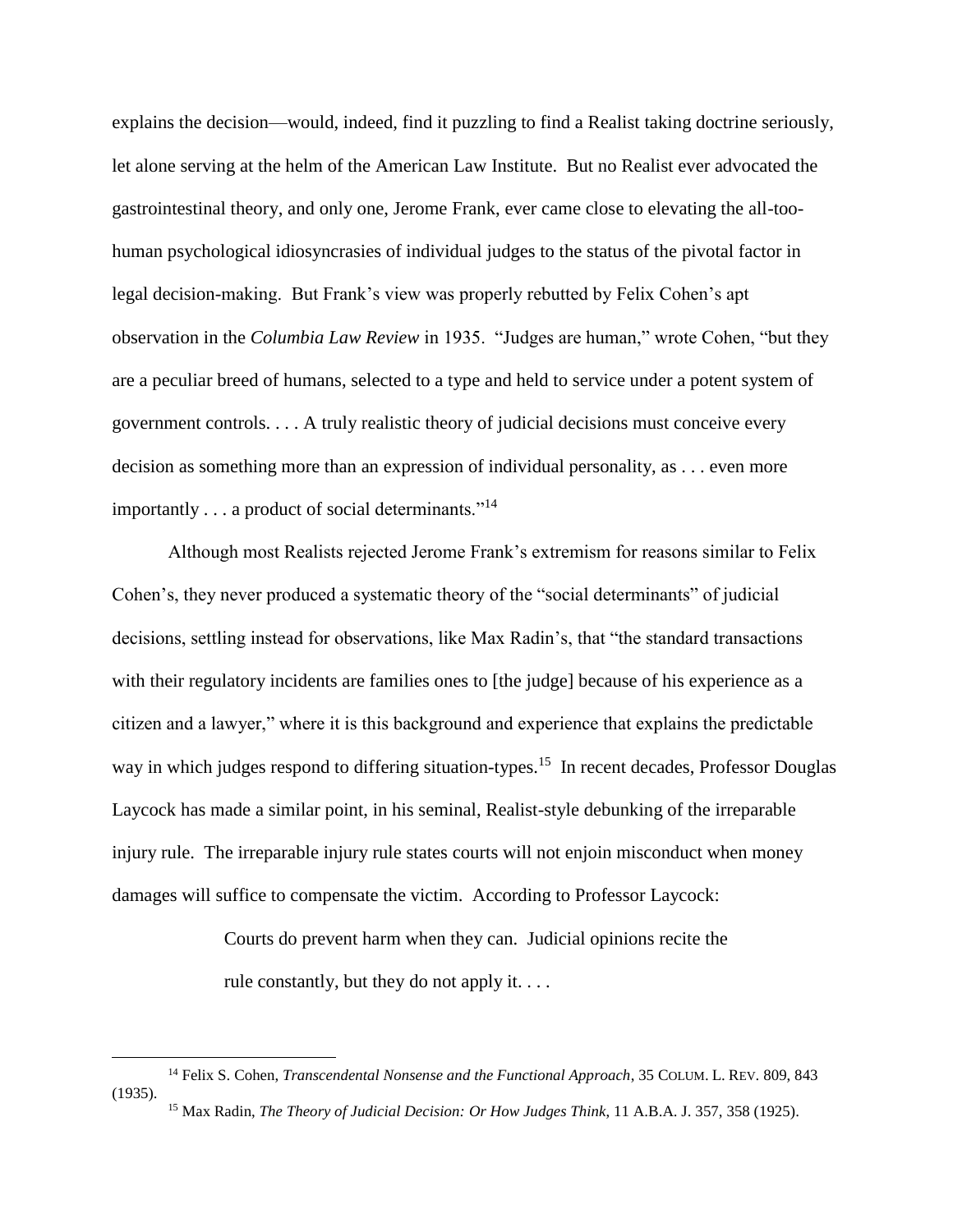. . . . When courts reject plaintiff's choice of remedy, there is always some other reason, and that reason has nothing to do with the irreparable injury rule. . . .

. . . .

. . . . An intuitive sense of justice has led judges to produce sensible results, but there has been no similar pressure to produce sensible explanations.<sup>16</sup>

The decision-makers' "intuitive sense of justice," inspired by what Oliphant called "the stimulus of the facts in the concrete case before them" was central to the Realist's theory of how judges decide cases. As Judge Joseph Hutcheson put it in his famous 1929 article on "The Judgment Intuitive: The Function of the 'Hunch' in Judicial Decision," "the vital, motivating impulse for the decision is an intuitive sense of what is right or wrong for that cause."<sup>17</sup> Thus, Karl Llewellyn advised young lawyers in training that, while they must provide the court "a technical ladder" justifying the result, what the lawyer must really do is "on the facts . . . persuade the court your case is sound."<sup>18</sup>

One reason many scholars misunderstand the relationship between Legal Realism and doctrine has to do with the more recent reinvention of Legal Realism by the Critical Legal Studies ("CLS") writers in the 1980s, who also obscured the profound influence of Realism on American law, including through the work of the American Law Institute.<sup>19</sup> For example, the

<sup>&</sup>lt;sup>16</sup> DOUGLAS LAYCOCK, THE DEATH OF THE IRREPARABLE INJURY RULE vii, ix (1991).

<sup>17</sup> Joseph C. Hutcheson, Jr., *The Judgment Intuitive: The Function of the "Hunch" in Judicial Decision*, 14 CORN. L.Q. 274, 285 (1929).

<sup>&</sup>lt;sup>18</sup> KARL N. LLEWELLYN, THE BRAMBLE BUSH 71 (11th prtg. 2008).

<sup>&</sup>lt;sup>19</sup> The misrepresentations of Realism more recently in Brian Tamanaha's work have not helped either. See his BEYOND THE REALIST/FORMALIST DIVIDE: THE ROLE OF POLITICS IN JUDGING (2009) and the documentation of the misrepresentations of both Realism, and of some of his primary sources in Brian Leiter, *Legal Realism and Legal Formalism: What is the Issue?*, 16 LEGAL THEORY 111 (2010). It should constitute scholarly malpractice to cite Tamanaha's careless book for any proposition other than that 19<sup>th</sup>-century jurists and scholars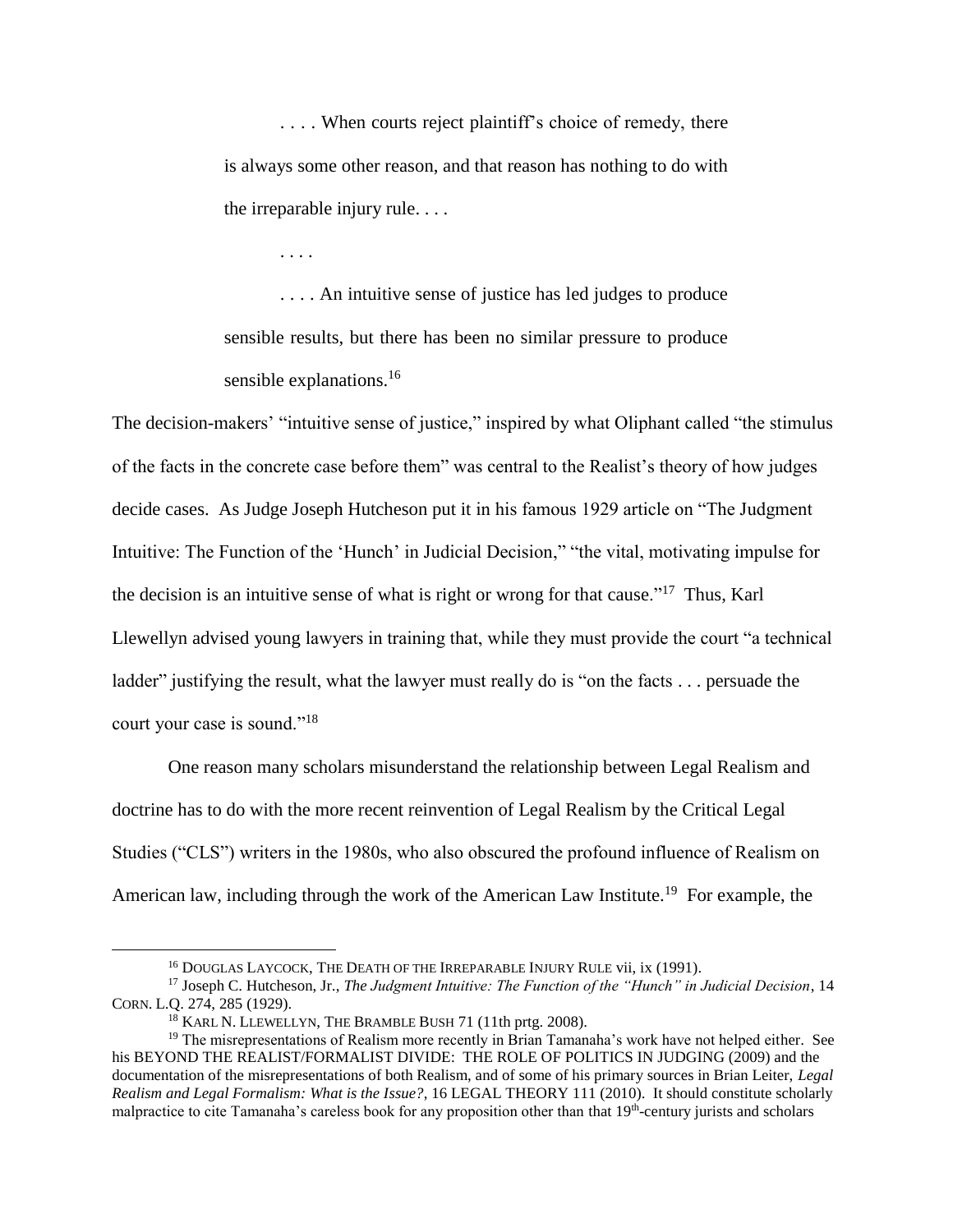CLS version of Realism made much out of an argument against the "public-private" distinction, due to the Columbia economist Robert Hale and the philosopher Morris Cohen, figures who were, in reality, on the margins of the Realist movement.<sup>20</sup> The argument runs basically as follows: since it is governmental decisions that create and structure the so-called private sphere (namely, by creating and enforcing a regime of property and contractual rights), there should be no presumption of "non-intervention" in this "private" realm (namely, the marketplace) because it is, in essence, a public creature. There is, in short, no natural baseline beyond which government cannot pass without becoming "interventionist" and non-neutral, because the baseline itself is an artifact of government regulation. Despite the blatant non-sequitur involved (it does not follow that it is normatively permissible for government to regulate the "private" sphere from the mere fact that government created the "private" sphere through establishing a structure of rights), this argument has proved very popular with legal academics beyond  $CLS<sup>21</sup>$ But it has almost nothing to do with Legal Realism, which, at its core, was concerned with providing lawyers practical help in understanding why appellate courts actually decide as they do.

The CLS writers also proffered a more radical and implausible claim about the indeterminacy of legal reasoning than any put forward by the Legal Realists. Realists like Llewellyn had argued that the "law" was indeterminate largely by appealing to familiar methods of legal and judicial reasoning, and showing how these methods often conflicted, leading, e.g., to

recognized that common-law judges make law (i.e., they were not all Natural Lawyers) and that judging was not a mechanical process ("Vulgar Formalism"). But neither of the preceding claims were at issue in the Realist dispute with formalism, and Tamanaha wrongly assimilates Realism to the CLS view that judging is political.

<sup>&</sup>lt;sup>20</sup> It bears noting that Robert Hale was not a lawyer, but an economist, who had relatively little involvement with the major Realists. And Cohen was, in fact, generally a critic of Realism. Nonetheless, this flawed argument became central to the CLS version of Legal Realism.

<sup>21</sup> *See, e.g.*, Cass R. Sunstein, *Lochner's Legacy*, 87 COLUM. L. REV. 873, 917–19 (1987); J.M. Balkin, *Some Realism About Pluralism: Legal Realist Approaches to the First Amendment*, 1990 DUKE L.J. 375 (1990).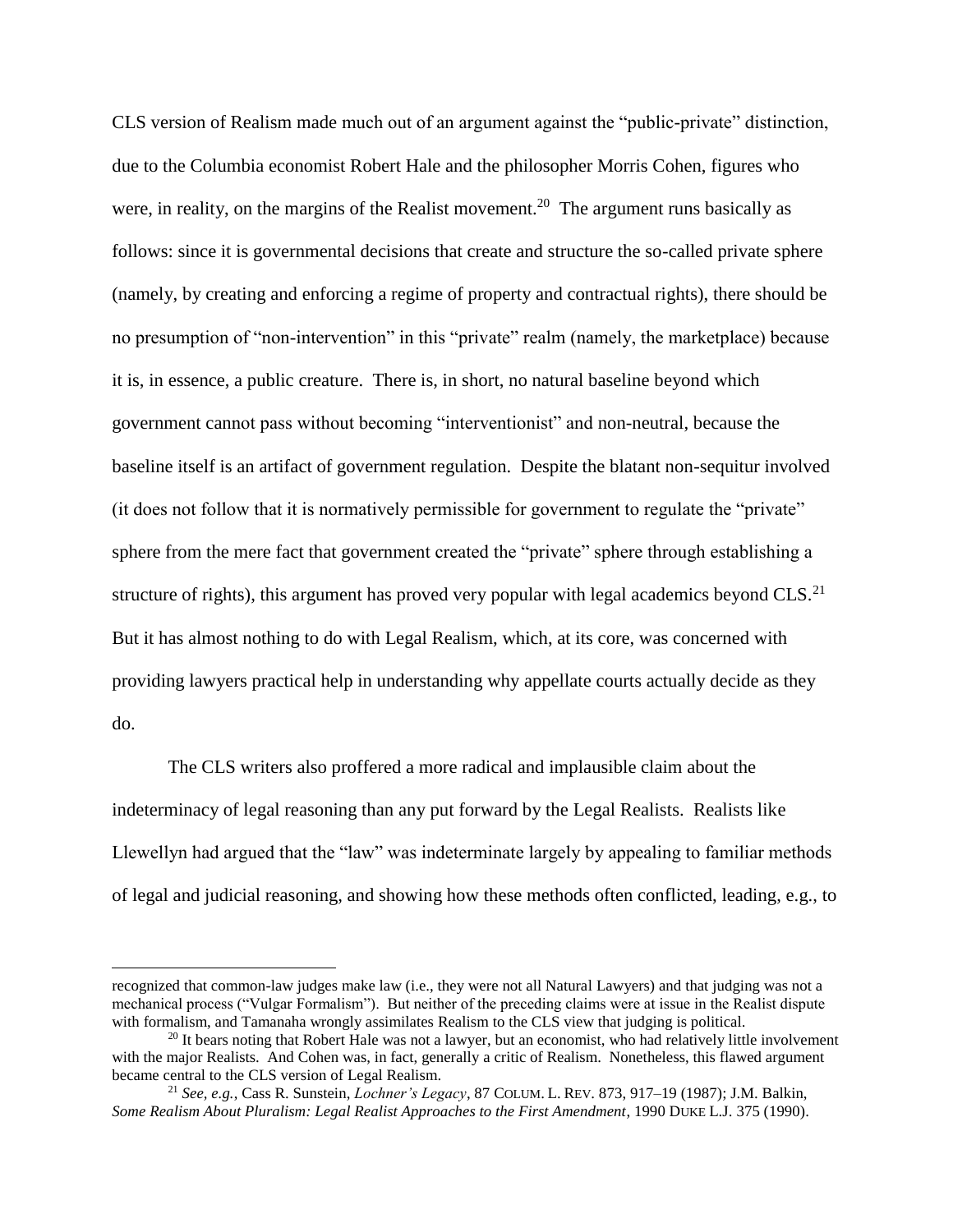a "strict" and a "loose" interpretation of a precedent, or to opposed ways of reading the same statutory provision.<sup>22</sup> CLS writers, by contrast, took a rather different, and more theoretically ambitious tact. They located the source of "indeterminacy" in law in one of two sources: either in general features of language itself (drawing here—not always accurately—on the semantic skepticism associated with Wittgenstein and Derrida<sup>23</sup>); or in the existence of "contradictory" moral and political principles that they claim underlie the substantive law, understood at a suitable level of abstraction.<sup>24</sup> This foray into theoretically ambitious, but often philosophically unsound, critiques of legal reasoning explains why, as Professor Rock observes in his contribution, "CLS has not . . . had anywhere near the impact on the culture of legal education or legal thinking that" Realism has.<sup>25</sup>

Professor Rock's essay also calls attention to one of the most puzzling aspects of Legal Realism for an American common lawyer, namely, the failure of Realism to get any traction in the most important commonwealth jurisdiction, England. Professor Rock, with his illuminating examples from corporate or "company" law, rightly characterizes this difference as more stylistic than substantive, since "in a field such as corporate law . . . market and institutional pressures demand practical solution to practical problems" that turn out to be similar despite "different implicit jurisprudence in the two systems."<sup>26</sup> But why did the Legal Realism which seems so obvious and sensible to leading American lawyers, from Edward Levi<sup>27</sup> to Edward Rock, gain so little traction in England?

<sup>22</sup> For citations and discussion, see Leiter, *supra* note [13.](#page-6-0)

<sup>23</sup> For a critical discussion of this aspect of CLS, see Jules L. Coleman & Brian Leiter, *Determinacy, Objectivity, and Authority*, 142 U. PA. L. REV. 549, 568–72 (1993).

<sup>24</sup> The most famous example of this strategy of CLS argument is Duncan Kennedy, *Form and Substance in Private Law Adjudication*, 89 HARV. L. REV. 1685 (1976).

<sup>25</sup> Edward B. Rock, *Corporate Law Doctrine and the Legacy of American Legal Realism*, 163 U. PA. L. REV. **[STARTING PAGE NUMBER], [QUOTE PAGE NUMBER]** (2015).

<sup>&</sup>lt;sup>26</sup> *Id.* at **[OUOTE PAGE NUMBER]**.

<sup>&</sup>lt;sup>27</sup> EDWARD LEVI, AN INTRODUCTION TO LEGAL REASONING (1949).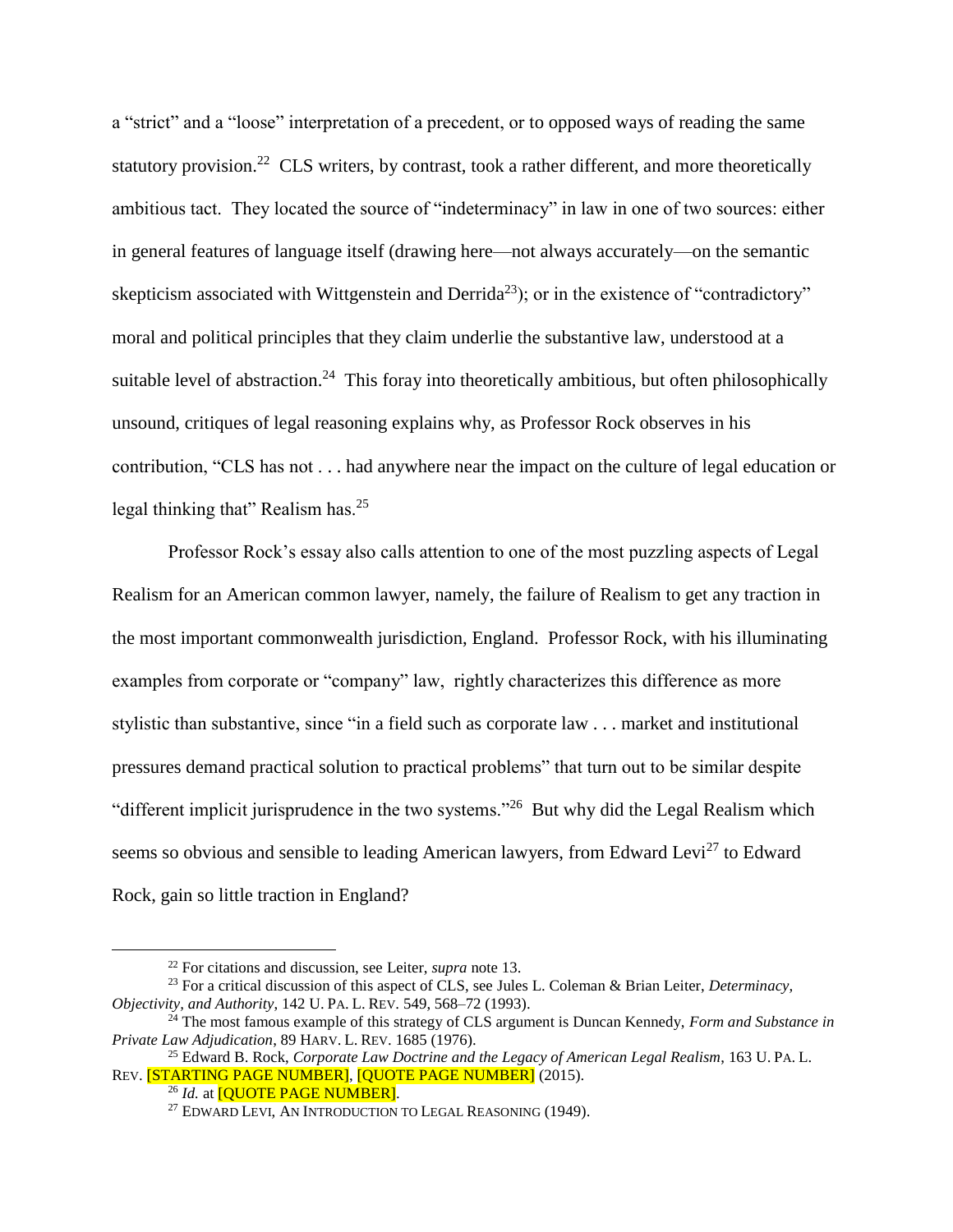I begin with an anecdote. Peter Birks, late Regius Professor of Civil Law at Oxford and a leading scholar of the law of restitution, was a visiting professor at the University of Texas when I taught there. Once, in the faculty lounge, while we were chatting about Legal Realism, he said to me that the central problem with Realism was that it was "immoral"—not false, but immoral! Of course, Birks thought it false too, but by deeming it "immoral" he meant it encouraged the pernicious idea that legal doctrines do not significantly constrain the decisions, at least of the appellate courts. And I take it he worried that by suggesting as much, it might lead judges to make decisions based on "policy" rather than on law. But as Professor Rock's discussion of the substantive convergence of American and English "corporate" law shows, the policy considerations that are explicit on the American side are also at work, albeit implicitly, on the English side. So why the hostility to this Realist insight?

I venture three hypotheses as to why the other great common law legal system should be so "skeptical" about Realist skepticism about the traditional role of doctrine. First, the English system of higher education requires the young person to commit to a course of study at a very early age (late teens), while all American students take law as a post-graduate degree *after* completing a different course of study, which might be economics or history or psychology. One perhaps predictable result is that the English youngster who has given over so much of his life to the study of legal doctrine is more inclined to take it seriously, at "face value," than the person who has had some exposure to historical, economic, and psychological perspectives on human institutions.

Second, the English judiciary is still largely a civil service system, with advancement predicated on professional competence as assessed by peers. That obviously has an important disciplining effect on the judiciary, restricting, one imagines, the freedom in argument and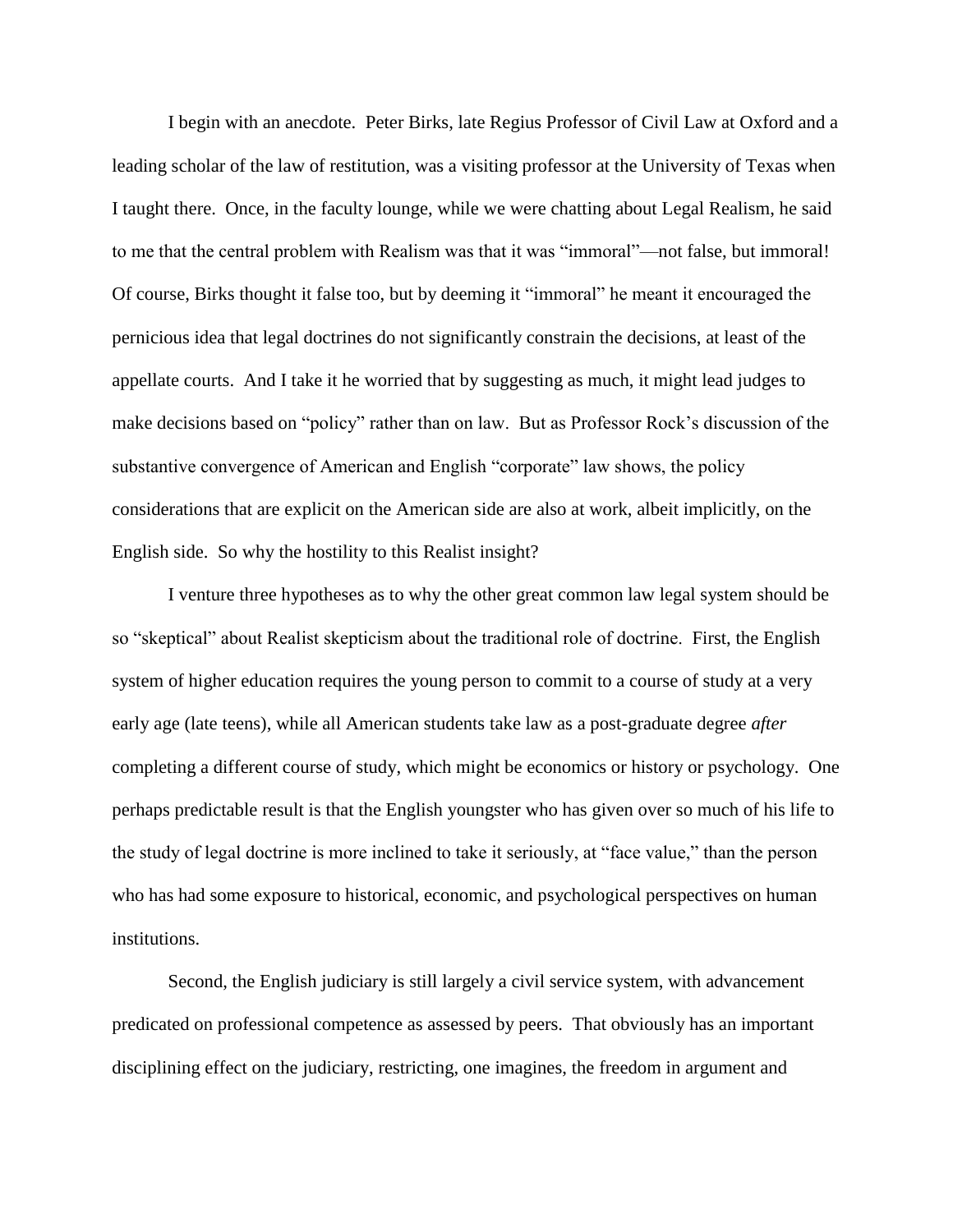interpretation so characteristic of American judges, who are either elected or appointed for politically partisan reasons. So perhaps English judges *really are* more committed to doctrine than their American counterparts? Third, as Grant Gilmore argued long ago,<sup>28</sup> the existence of a federal system in America means that there are 51 jurisdictions in one country—the federal legal system and that of the fifty states—with the result that almost any legal argument can claim a pedigree in some court's decision. That too might make the Realist diagnosis of the indeterminacy of legal doctrine and reasoning more apt in the American than the English context.

And, yet, as Professor Rock's examples show, the Americans and the English end up in roughly similar places when it comes to the corporate law issues he considers. That fact strongly suggests that English indignation at Realism is misplaced. It may be that arbiters of disputes, whether American or English, share enough common normative intuitions that they reach similar outcomes—that might be explained by the demands of capitalism in the modern era, or the socialization of the decision-makers, or both. The crucial fact, though, is that judges resolve disputes, and they do so by reference to normative standards that enjoy sufficient resonance in the communities in which they are binding that whether those normative standards are official "legal doctrine" or only educated "situation-sense" does not matter: the legitimacy and viability of legal orders depends on quite a bit more than whether or not its outcomes are licensed by doctrine. It was the ambition of American Legal Realism, to be sure, to bring existing doctrine "down to earth," meaning down to the level of the normative expectations of those whose disputes came before the courts. One reason American legal education has veered so heavily away from "merely" doctrinal education to interdisciplinary education is precisely because the

<sup>28</sup> Grant Gilmore, *Legal Realism: Its Cause and Cure*, 70 Yale L.J. 1037, 1039–40, 1042, 1046 (1961).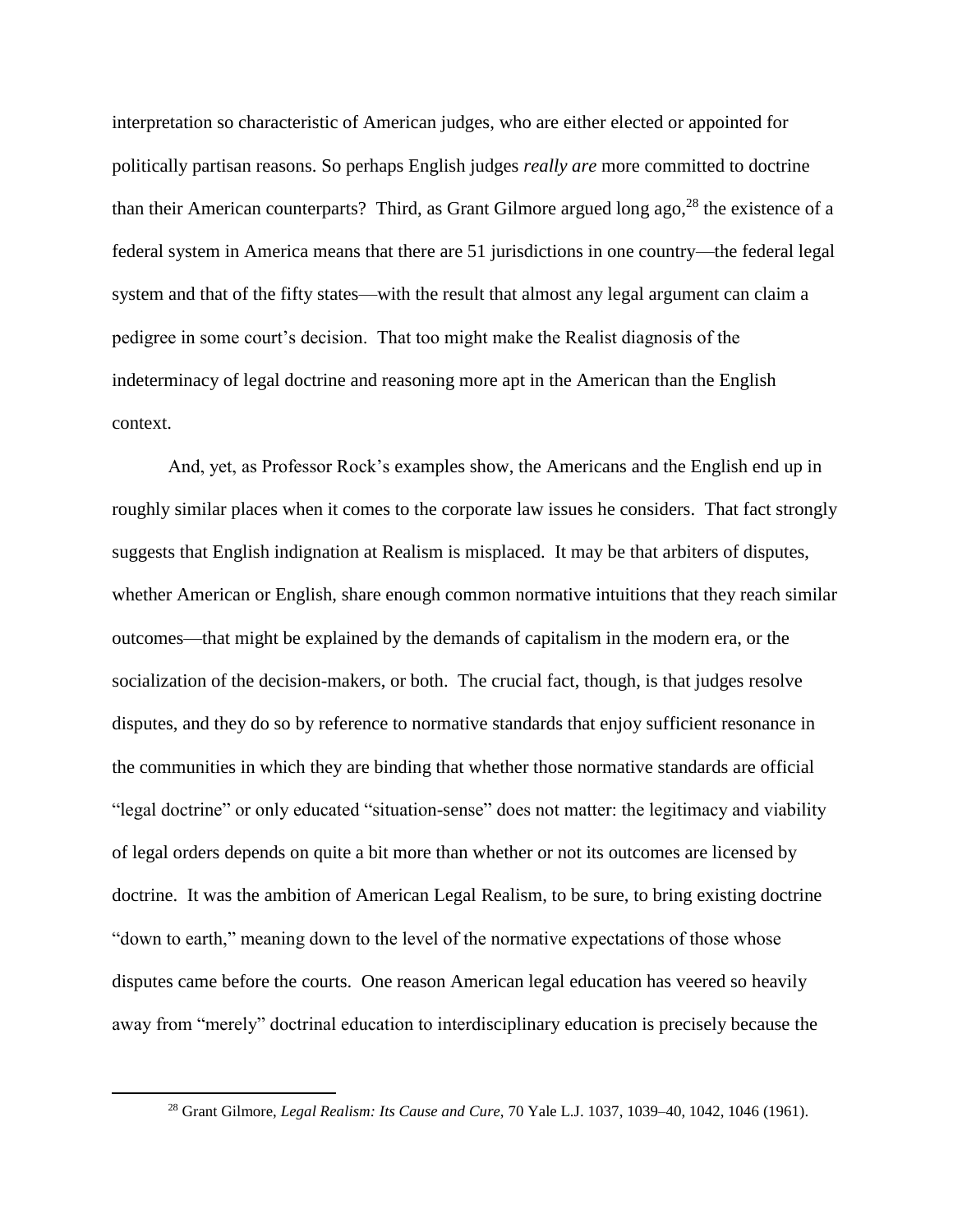normative expectations for behavior to which courts are quite plainly sensitive are not those captured by the doctrinal categories of yesteryear. Economic efficiency norms are, unsurprisingly in capitalist democracies, the most important, but sensitivity to political and social norms has clearly played a crucial role in adjudication in other domains.<sup>29</sup> There may come a day in which Legal Realism is banal, and that is what the Realists would have expected: for we could get to a point where our legal doctrine tracks judicial intuitions about what is normatively important on the facts of the case, and at that point, we will have no need for Realist skepticism about existing doctrinal categories. In the United States, we may not yet be there, but we are getting close.

<sup>29</sup> *See, e.g.*, LUCAS A. POWE, JR., THE WARREN COURT AND AMERICAN POLITICS (2000).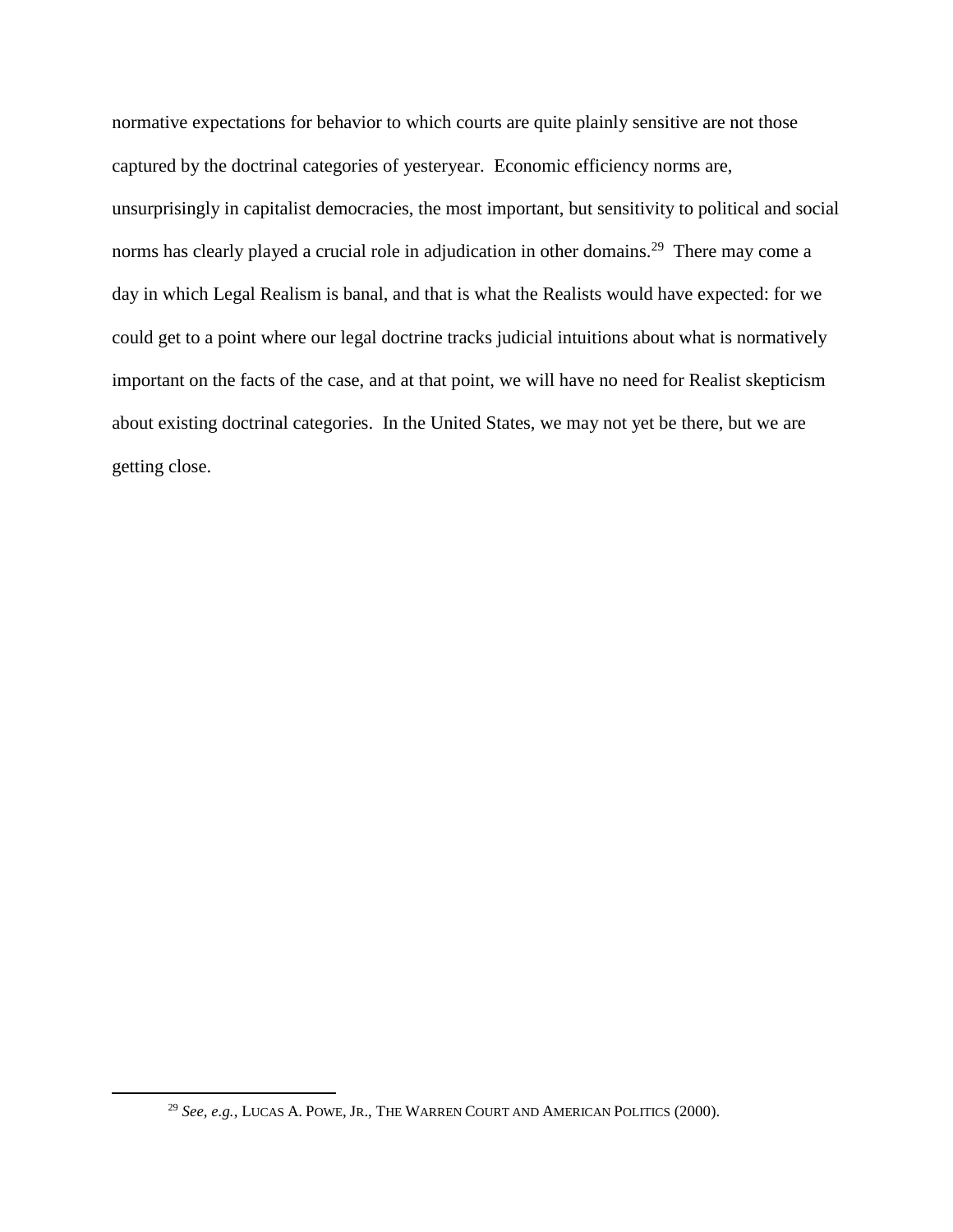Readers with comments may address them to:

Professor Brian Leiter University of Chicago Law School 1111 East 60th Street Chicago, IL 60637 bleiter@uchicago.edu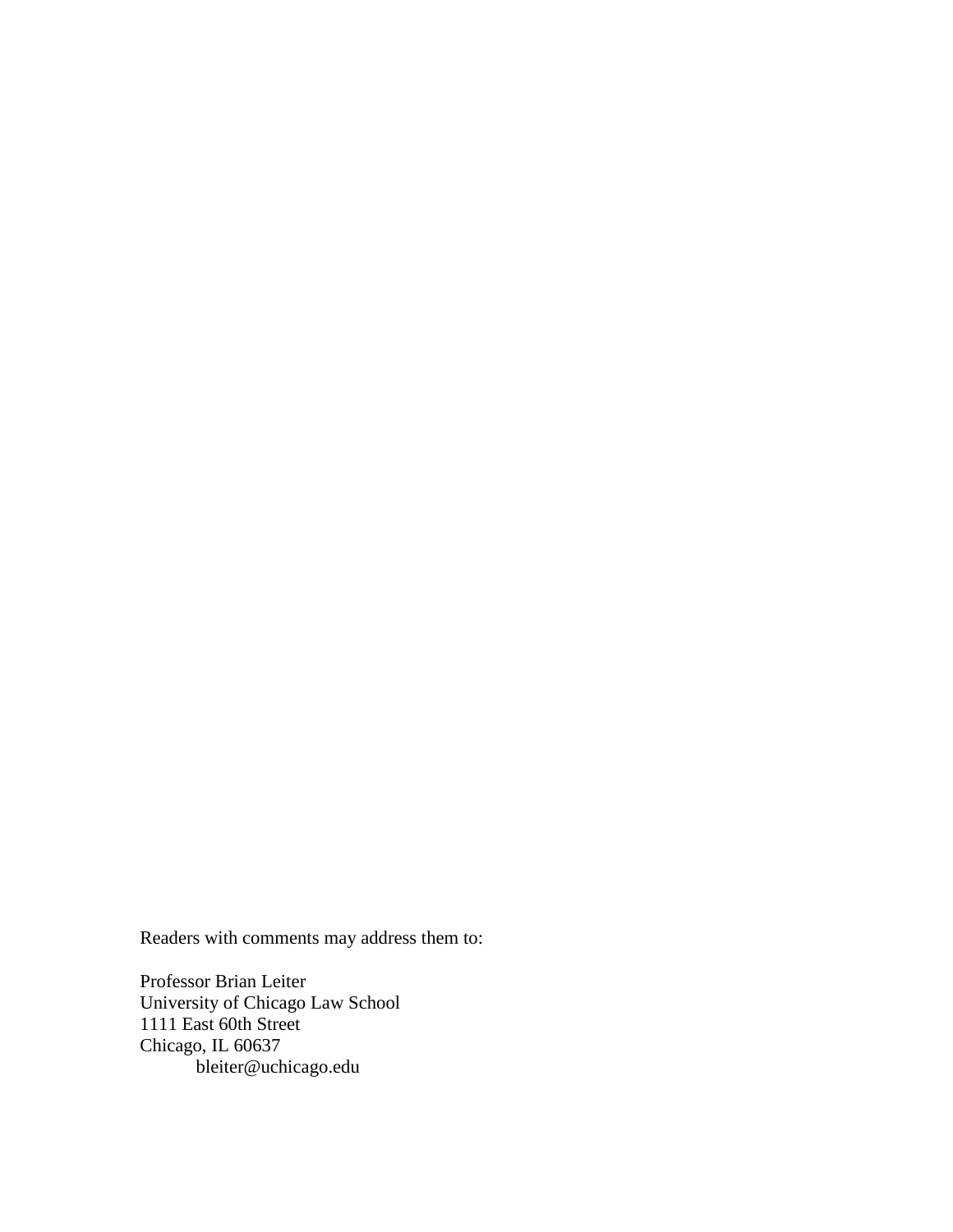## **The University of Chicago Law School Public Law and Legal Theory Working Paper Series**

For a listing of papers 1–400 please go to http://www.law.uchicago.edu/publications/papers/publiclaw.

- 401. Gary Becker, François Ewald, and Bernard Harcourt, "Becker on Ewald on Foucault on Becker" American Neoliberalism and Michel Foucauilt's 1979 *Birth of Biopolitics* Lectures, September 2012
- 402. M. Todd Henderson, Voice versus Exit in Health Care Policy, October 2012
- 403. Aziz Z. Huq, Enforcing (but Not Defending) "Unconstitutional" Laws, October 2012
- 404. Lee Anne Fennell, Resource Access Costs, October 2012
- 405. Brian Leiter, Legal Realisms, Old and New, October 2012
- 406. Tom Ginsburg, Daniel Lnasberg-Rodriguez, and Mila Versteeg, When to Overthrow Your Government: The Right to Resist in the World's Constitutions, November 2012
- 407. Brian Leiter and Alex Langlinais, The Methodology of Legal Philosophy, November 2012
- 408. Alison L. LaCroix, The Lawyer's Library in the Early American Republic, November 2012
- 409. Alison L. LaCroix, Eavesdropping on the Vox Populi, November 2012
- 410. Alison L. LaCroix, On Being "Bound Thereby," November 2012
- 411. Alison L. LaCroix, What If Madison had Won? Imagining a Constitution World of Legislative Supremacy, November 2012
- 412. Jonathan S. Masur and Eric A. Posner, Unemployment and Regulatory Policy, December 2012
- 413. Alison LaCroix, Historical Gloss: A Primer, January 2013
- 414. Jennifer Nou, Agency Self-Insulation under Presidential Review, January 2013
- 415. Aziz Z. Huq, Removal as a Political Question, February 2013
- 416. Adam B. Cox and Thomas J. Miles, Policing Immigration, February 2013
- 417. Anup Malani and Jonathan S. Masur, Raising the Stakes in Patent Cases, February 2013
- 418. Ariel Porat and Lior Strahilevits, Personalizing Default Rules and Disclosure with Big Data, February 2013
- 419. Douglas G. Baird and Anthony J. Casey, Bankruptcy Step Zero, February 2013
- 420. Alison L. LaCroix, The Interbellum Constitution and the Spending Power, March 2013
- 421. Lior Jacob Strahilevitz, Toward a Positive Theory of Privacy Law, March 2013
- 422. Eric A. Posner and Adrian Vermeule, Inside or Outside the System? March 2013
- 423. Nicholas G. Stephanopoulos, The Consequences of Consequentialist Criteria, March 2013
- 424. Aziz Z. Huq, The Social Production of National Security, March 2013
- 425. Aziz Z. Huq, Federalism, Liberty, and Risk in *NIFB v. Sebelius*, April 2013
- 426. Lee Anne Fennell, Property in Housing, April 2013
- 427. Lee Anne Fennell, Crowdsourcing Land Use, April 2013
- 428. William H. J. Hubbard, An Empiritcal Study of the Effect of *Shady Grove v. Allstate* on Forum Shopping in the New York Courts, May 2013
- 429. Daniel Abebe and Aziz Z. Huq, Foreign Affairs Federalism: A Revisionist Approach, May 2013
- 430. Albert W. Alschuler, *Lafler* and *Frye*: Two Small Band-Aids for a Festering Wound, June 2013
- 431. Tom Ginsburg, Jonathan S. Masur, and Richard H. McAdams, Libertarian Paternalism, Path Dependence, and Temporary Law, June 2013
- 432. Aziz Z. Huq, Tiers of Scrutiny in Enumerated Powers Jurisprudence, June 2013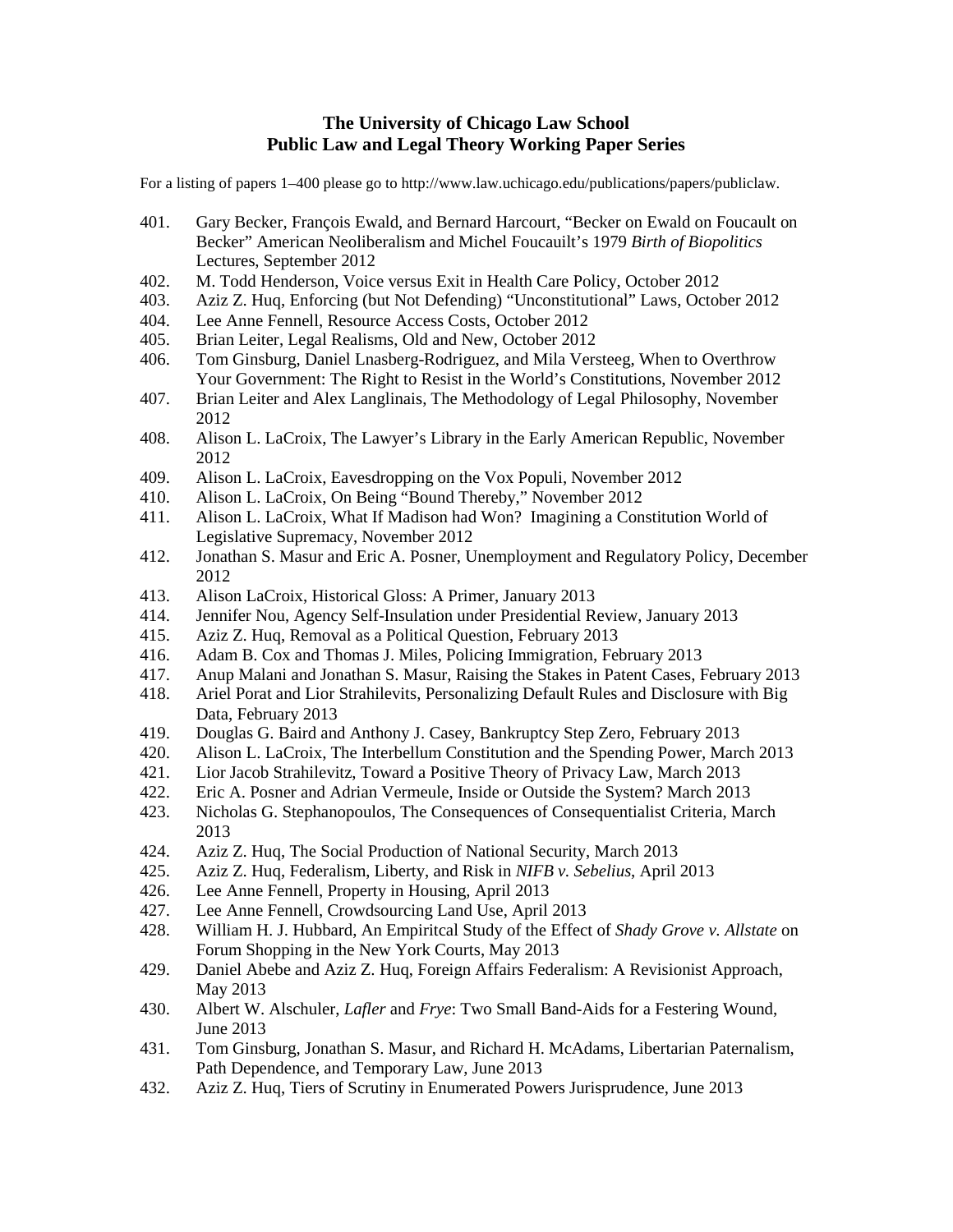- 433. Bernard Harcourt, Beccaria's *On Crimes and Punishments:* A Mirror of the History of the Foundations of Modern Criminal Law, July 2013
- 434. Zachary Elkins, Tom Ginsburg, and Beth Simmons, Getting to Rights: Treaty Ratification, Constitutional Convergence, and Human Rights Practice, July 2013
- 435. Christopher Buccafusco and Jonathan S. Masur, Innovation and Incarceration: An Economic Analysis of Criminal Intellectual Property Law, July 2013
- 436. Rosalind Dixon and Tom Ginsburg, The South African Constitutional Court and Socio-Economic Rights as 'Insurance Swaps', August 2013
- 437. Bernard E. Harcourt, The Collapse of the Harm Principle Redux: On Same-Sex Marriage, the Supreme Court's Opinion in *United States v. Windsor,* John Stuart Mill's essay *On Liberty* (1859), and H.L.A. Hart's Modern Harm Principle, August 2013
- 438. Brian Leiter, Nietzsche against the Philosophical Canon, April 2013
- 439. Sital Kalantry, Women in Prison in Argentina: Causes, Conditions, and Consequences, May 2013
- 440. Becker and Foucault on Crime and Punishment, A Conversation with Gary Becker, François Ewald, and Bernard Harcourt: The Second Session, September 2013
- 441. Daniel Abebe, One Voice or Many? The Political Question Doctrine and Acoustic Dissonance in Foreign Affairs, September 2013
- 442. Brian Leiter, Why Legal Positivism (Again)? September 2013
- 443. Nicholas Stephanopoulos, Elections and Alignment, September 2013<br>444. Elizabeth Chorvat, Taxation and Liquidity: Evidence from Retiremen
- 444. Elizabeth Chorvat, Taxation and Liquidity: Evidence from Retirement Savings, September 2013
- 445. Elizabeth Chorvat, Looking Through' Corporate Expatriations for Buried Intangibles, September 2013
- 446. William H. J. Hubbard, A Fresh Look at Plausibility Pleading, March 2015
- 447. Tom Ginsburg, Nick Foti, and Daniel Rockmore, "We the Peoples": The Global Origins of Constitutional Preambles, March 2014
- 448. Lee Anne Fennell and Eduardo M. Peñalver, Exactions Creep, December 2013
- 449. Lee Anne Fennell, Forcings, December 2013
- 450. Jose Antonio Cheibub, Zachary Elkins, and Tom Ginsburg, Beyond Presidentialism and Parliamentarism, December 2013
- 451. Nicholas Stephanopoulos, The South after Shelby County, October 2013
- 452. Lisa Bernstein, Trade Usage in the Courts: The Flawed Conceptual and Evidentiary Basis of Article 2's Incorporation Strategy, November 2013
- 453. Tom Ginsburg, Political Constraints on International Courts, December 2013
- 454. Roger Allan Ford, Patent Invalidity versus Noninfringement, December 2013
- 455. M. Todd Henderson and William H.J. Hubbard, Do Judges Follow the Law? An Empirical Test of Congressional Control over Judicial Behavior, January 2014
- 456. Aziz Z. Huq, Does the Logic of Collective Action Explain Federalism Doctrine? January 2014
- 457. Alison L. LaCroix, The Shadow Powers of Article I, January 2014
- 458. Eric A. Posner and Alan O. Sykes, Voting Rules in International Organizations, January 2014
- 459. John Rappaport, Second-Order Regulation of Law Enforcement, April 2014
- 460. Nuno Garoupa and Tom Ginsburg, Judicial Roles in Nonjudicial Functions, February 2014
- 461. Aziz Huq, Standing for the Structural Constitution, February 2014
- 462. Jennifer Nou, Sub-regulating Elections, February 2014
- 463. Albert W. Alschuler, Terrible Tools for Prosecutors: Notes on Senator Leahy's Proposal to "Fix" Skilling v. United States, February 2014
- 464. Aziz Z. Huq, Libertarian Separation of Powers, February 2014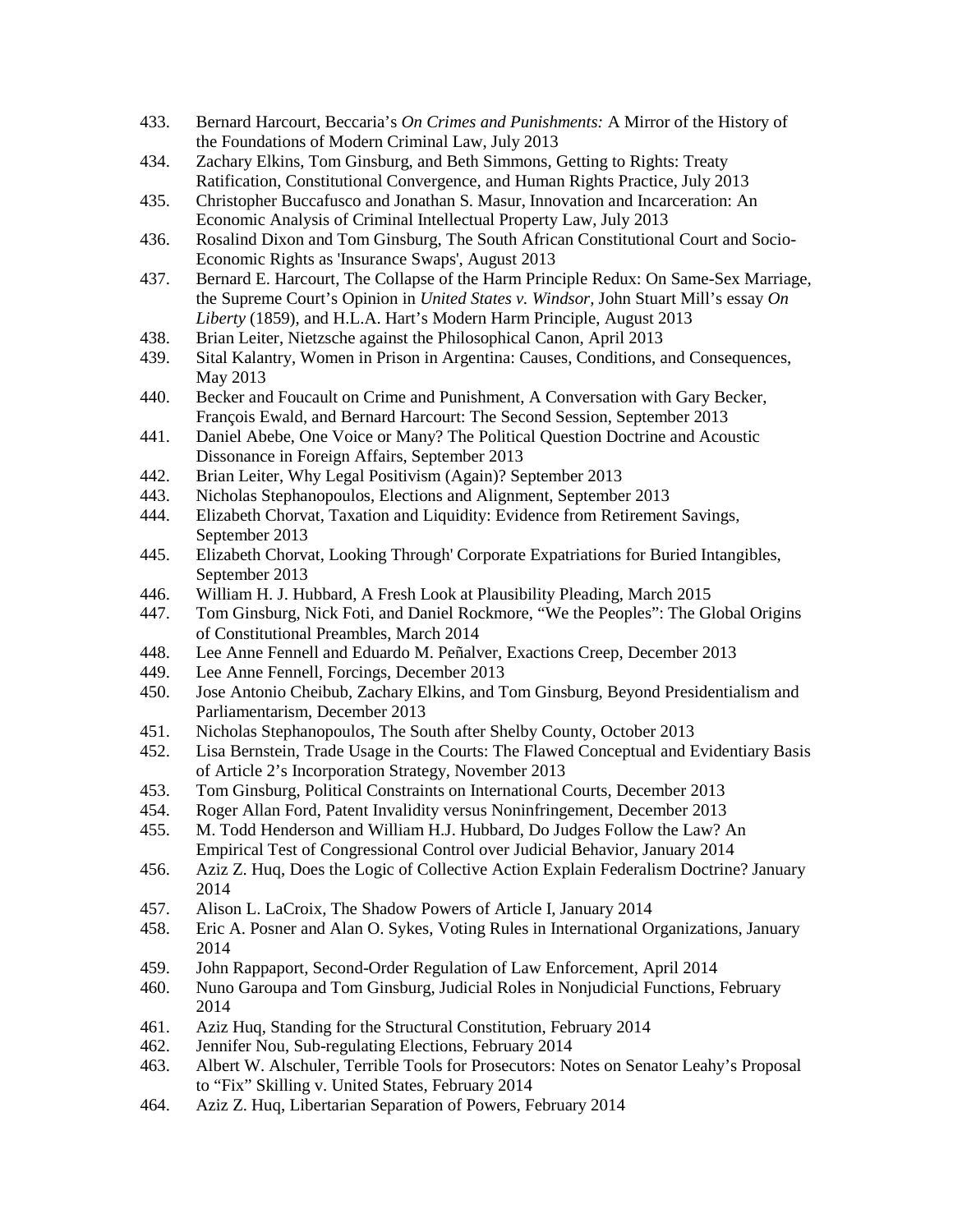- 465. Brian Leiter, Preface to the Paperback Edition of Why Tolerate Religion? February 2014
- 466. Jonathan S. Masur and Lisa Larrimore Ouellette, Deference Mistakes, March 2014
- 467. Eric A. Posner, Martii Koskenniemi on Human Rights: An Empirical Perspective, March 2014
- 468. Tom Ginsburg and Alberto Simpser, Introduction, chapter 1 of *Constitutions in Authoritarian Regimes,* April 2014
- 469. Aziz Z. Huq, Habeas and the Roberts Court, April 2014
- 470. Aziz Z. Huq, The Function of Article V, April 2014
- 471. Aziz Z. Huq, Coasean Bargaining over the Structural Constitution, April 2014
- 472. Tom Ginsburg and James Melton, Does the Constitutional Amendment Rule Matter at All? Amendment Cultures and the Challenges of Measuring Amendment Difficulty, May 2014
- 473. Eric A. Posner and E. Glen Weyl, Cost-Benefit Analysis of Financial Regulations: A Response to Criticisms, May 2014
- 474. Paige A. Epstein, Addressing Minority Vote Dilution Through State Voting Rights Acts, February 2014
- 475. William Baude, Zombie Federalism, April 2014
- 476. Albert W. Alschuler, Regarding Re's Revisionism: Notes on "The Due Process Exclusionary Rule", May 2014
- 477. Dawood I. Ahmed and Tom Ginsburg, Constitutional Islamization and Human Rights: The Surprising Origin and Spread of Islamic Supremacy in Constitutions, May 2014
- 478. David Weisbach, Distributionally-Weighted Cost Benefit Analysis: Welfare Economics Meets Organizational Design, June 2014
- 479. William H. J. Hubbard, Nuisance Suits, June 2014
- 480. Saul Levmore and Ariel Porat, Credible Threats, July 2014
- 481. Brian Leiter, The Case Against Free Speech, June 2014
- 482. Brian Leiter, Marx, Law, Ideology, Legal Positivism, July 2014
- 483. John Rappaport, Unbundling Criminal Trial Rights, August 2014
- 484. Daniel Abebe, Egypt, Ethiopia, and the Nile: The Economics of International Water Law, August 2014
- 485. Albert W. Alschuler, Limiting Political Contributions after *Mccutcheon, Citizens United,* and *SpeechNow,* August 2014
- 486. Zachary Elkins, Tom Ginsburg, and James Melton, Comments on Law and Versteeg's "The Declining Influence of the United States Constitution," August 2014
- 487. William H. J. Hubbard, The Discovery Sombrero, and Other Metaphors for Litigation, September 2014
- 488. Genevieve Lakier, The Invention of Low-Value Speech, September 2014
- 489. Lee Anne Fennell and Richard H. McAdams, Fairness in Law and Economics: Introduction, October 2014
- 490. Thomas J. Miles and Adam B. Cox, Does Immigration Enforcement Reduce Crime? Evidence from 'Secure Communities', October 2014
- 491. Ariel Porat and Omri Yadlin, Valuable Lies, October 2014
- 492. Laura M. Weinrib, Civil Liberties outside the Courts, October 2014
- 493. Nicholas Stephanopoulos and Eric McGhee, Partisan Gerrymandering and the Efficiency Gap, October 2014
- 494. Nicholas Stephanopoulos, Aligning Campaign Finance Law, October 2014<br>495. John Bronsteen, Christopher Buccafusco and Jonathan S. Masur, Well-Being an
- 495. John Bronsteen, Christopher Buccafusco and Jonathan S. Masur, Well-Being and Public Policy, November 2014
- 496. Lee Anne Fennell, Agglomerama, December 2014